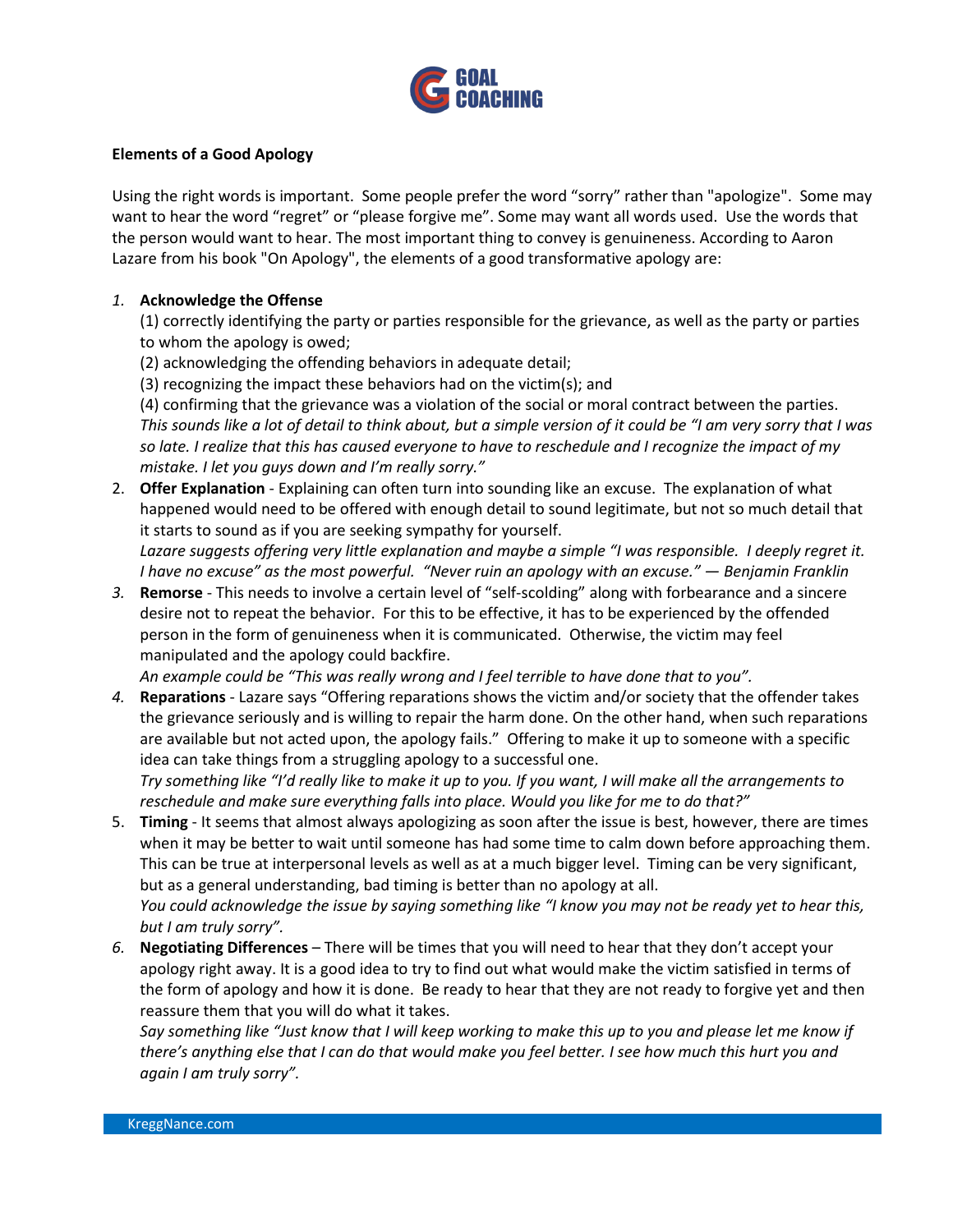

**Use this as a template to write down your notes to prepare a good apology:**

Describe the offense in some detail:

The explanation that doesn't include excuses:

Remorse - How will you communicate that your apology is genuine:

What will you offer to do because of the offense and to make up for it:

When is the right time for this apology:

If your partner does not immediately accept the apology at first, describe what else you can do or say: